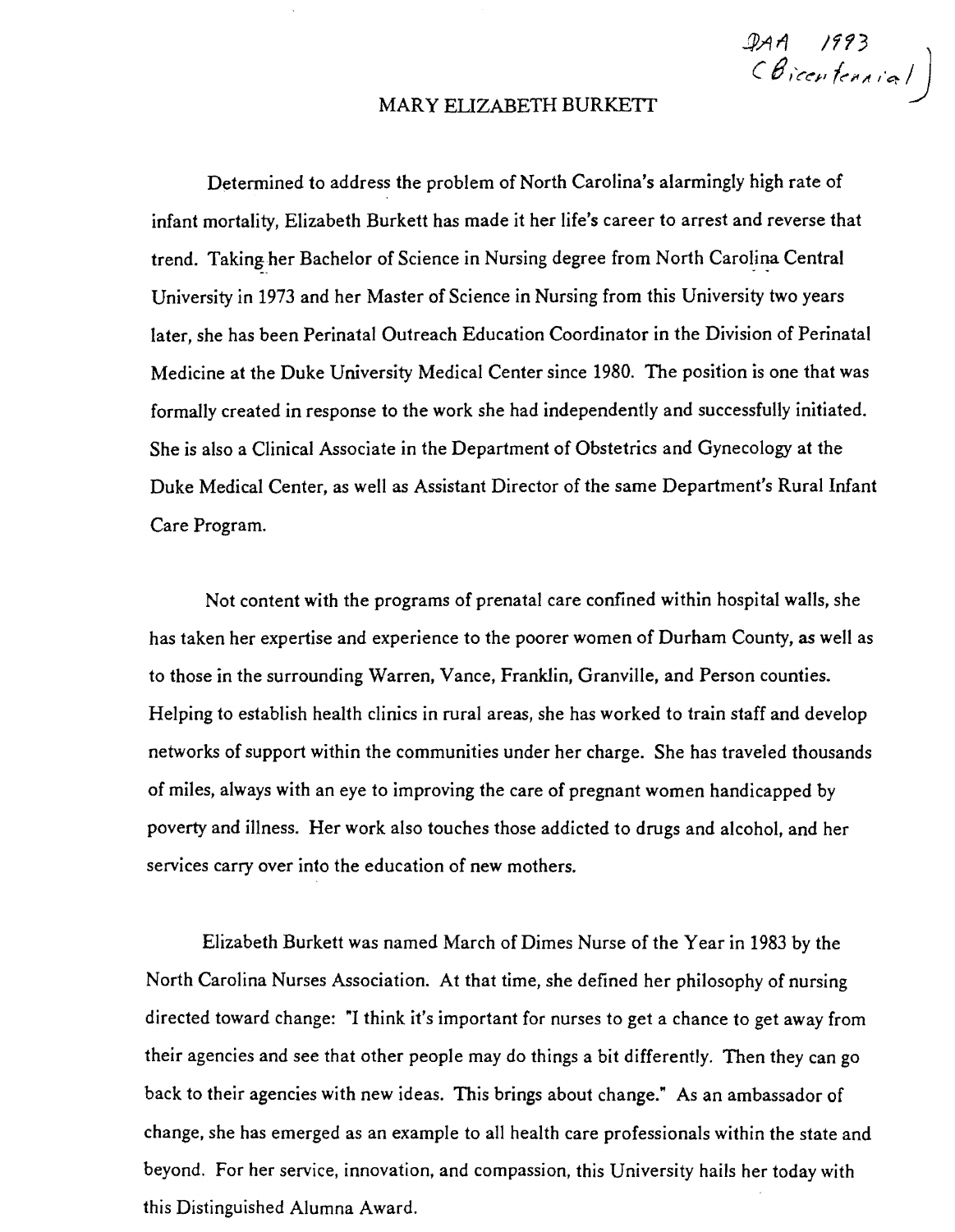..D. *A,i1' /193*   $\left($   $\beta$ *icentennia* $\left/$ 

#### MARY UNDSAY ELMENDORF

A citizen of the world, Mary Elmendorf has devoted her career as an anthropologist, teacher, and author to the social problems confronting developing countries in Asia, Latin America, Africa, as well as this country.

Graduating with honors in Psychology from this University in 1937, she went on to do graduate work here in Public Administration and Social Work, and, later, in Anthropology and Sociology. She later took her Ph.D. in Anthropology from the Union Graduate School.

She worked as Chief of the Refugee Section of the American Friends Service Committee in Paris in 1945-46, the year before the American Friends Service was awarded the Nobel Prize for Peace. From 1952 to 1960, she was Chief of the CARE Mission in Mexico.

In the years since her work in Mexico, she has worked and traveled as a consultant for the World Bank, the United Nations Development Program, the Agency for International Development, the World Health Organization, and other agencies. A special interest has centered on the role of women in improving the supply of drinking water and sanitation. Mary Elmendorf has conducted feasibility studies, participated in evaluations of community programs, written essays and books, and served consistently as a catalyst for social change. A special focus has been on Mayan societies, and she is the author of The Mayan Women and Change (1972), a book that has also been translated and published in Spanish, and Nine Mayan Women: A Village Faces Change (1976). She has aided in the training of Peace Corps volunteers for the Dominican Republic and Togo. Last year she was a delegate to the Earth Summit conference in Rio de Janeiro and there gave an address on problems in world sanitation. In 1982 she received the Margaret Mead Award from the Society for Applied Anthropology and the American Anthropological Association for her role in improving health conditions in the Third World.

Today she is Affiliate Professor in the Department of Anthropology at the University of Florida; she has taught courses at Goddard College, Hampshire College, and the Union Institute. Acknowledging the influence of Frank Porter Graham as a mentor, Mary Elmendorf has attacked social problems at their domestic sources but always applying a global perspective. Her unique career of service to the victims of poverty throughout the world especially commends her for this Distinguished Alumna Award.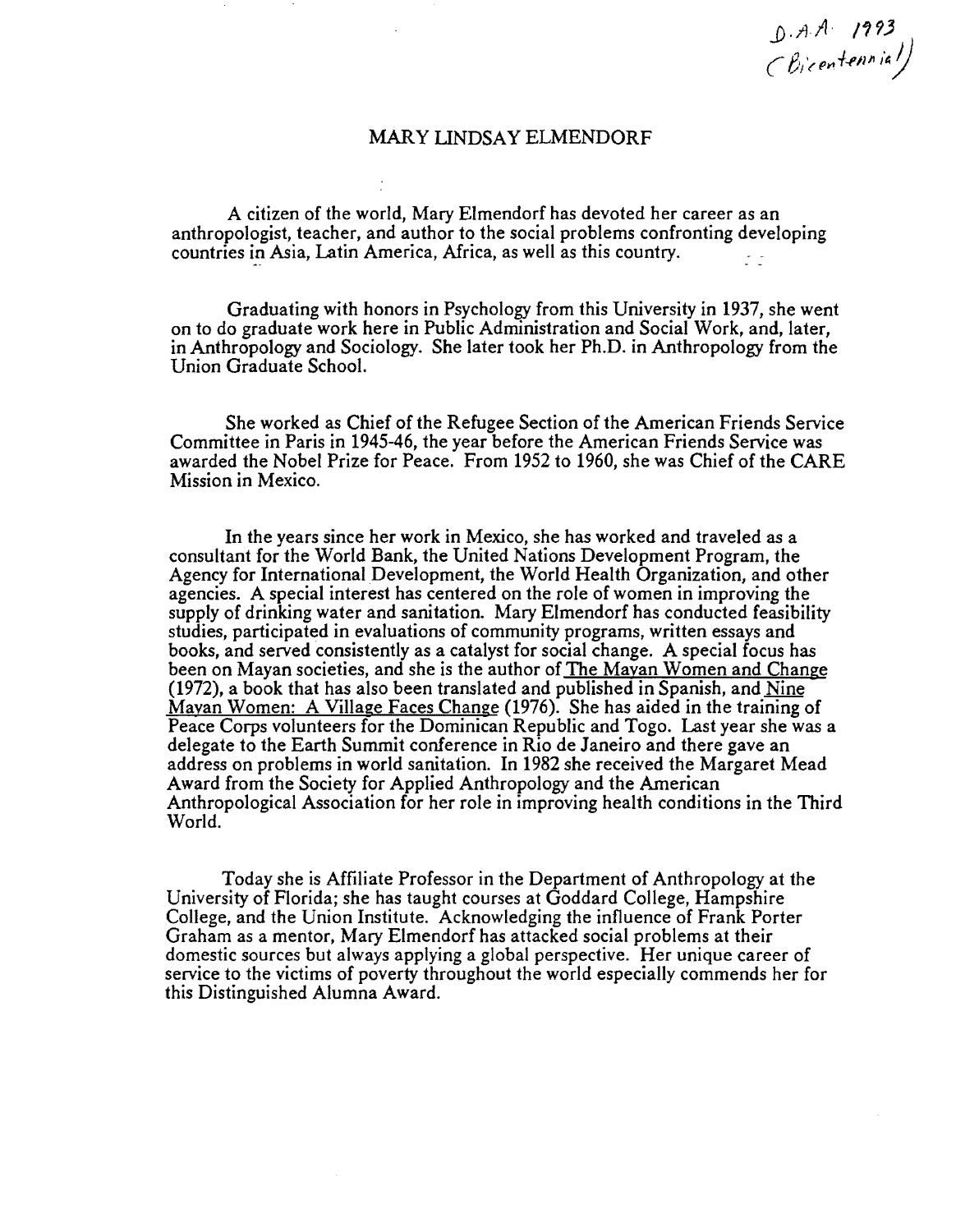p AA 1993<br>(Bicentennial)

# WILLIAM HAPPER

William Happer has long sought to bring the fruits of applied and basic physics to the service of the public order. Last spring, he completed a term of almost two years as Director of Energy Research in the Department of Energy where he oversaw a budget of \$3 billion dedicated to federal funding for basic energy sciences, high energy and nuclear physics, the Superconducting Super Collider, biological and environmental research, university and science education, fusion energy, and scientific computing. From 1987 to 1990 he served as Chairman of the Steering Committee of JASON, a select group of scientists and engineers who independently advise agencies of the Federal Government on matters of defense, intelligence, energy policy, and other technical areas.

The son of a Scottish physician and born in India, he returned to North Carolina, the home of his mother, a medical missionary. He began his career in science as an undergraduate Physics major, Morehead Scholar, and National Merit Scholar at this University, graduating in 1960. From here he went on to take his doctorate in Physics from Princeton University and began an academic career, first at Columbia University beginning in 1964, and then at Princeton, beginning in 1980. He has published extensively--over 100 scientific papers--in the areas of nuclear, atomic, molecular, and optical physics. In the early 1980s he was a co-inventor of the concept of projecting an artificial guide-star 100 kilometers or so into the sky by a ground-based atomic laser to compensate for atmospheric turbulence, a phenomenon that is already contributing significantly to the design of telescopes and to enhanced astronomical studies.

Members of the faculty in the Department of Physics here recall William Happer as "arguably the most imaginative student our Department ever trained." From those early years, William Happer has gone on to carve out a career as one of our eminent American physicists, and we recognize with pride his achievements by conferring upon him this Distinguished Alumnus Award.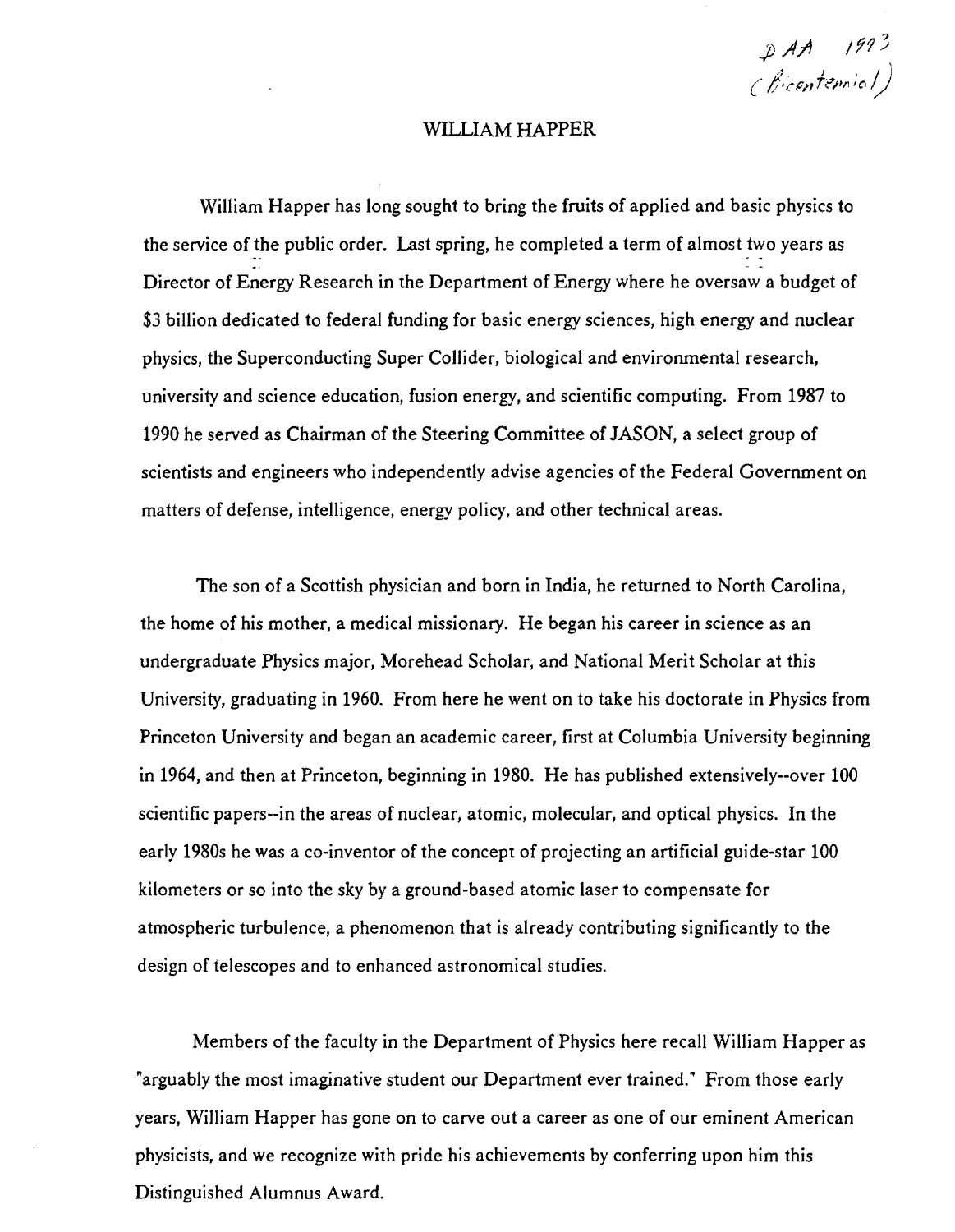DAA 1993<br>(Bicentennial)

#### JOSEPH QUINCY MITCHELL

"I specialized for years," writes Joseph Mitchell, "writing about outcasts and cranks and about unusual groups -- the fishmongers and fishwives in Fulton Market, the people on the Bowery, a band of gypsies, a band of Mohawk Indians who have no fear of heights and work as riveters on skyscrapers and bridges." Most of these memorable portraits and narratives appeared originally in The New Yorker, where he has been a writer since 1938. Eventually, they were published in books, now long out-of-print, like McSorley's Wonderful Saloon (1943), Old Mr. Flood (1948), The Bottom of the Harbor (1960), and Joe Gould's Secret (1965). In 1992, these works and others were collected in a book called Up in the Old Hotel, a work that earned unanimous critical acclaim. It was named by Time as one of the five best books of non-fiction for that year.

A native of Fairmont, North Carolina, he was a student at the University from 1925 1929 and was an editor of The Carolina Magazine. "I wrote a description of the tobacco market in Fairmont," he recalls, "which was published in the Sunday section of the  $New$ York Herald-Tribune. Largely on the strength of this, I went to New York City and became a newspaper reporter."

Among his many honors include election in 1970 to the American Academy and National Institute of Arts & Letters and the North Carolina Award in Literature in 1984.

Of his works, the critic Malcolm Cowley once said, "In his ... field, which is that of depicting curious characters, Joseph Mitchell is the best reporter in the country." More than reporter, he is also an artist whose work has defined authoritatively and unforgettably a portion of American life in this century set both in the city of New York and his native Robeson County in North Carolina. The University summons him today as a writer of unique stature to this special recognition of a Distinguished Alumnus Award.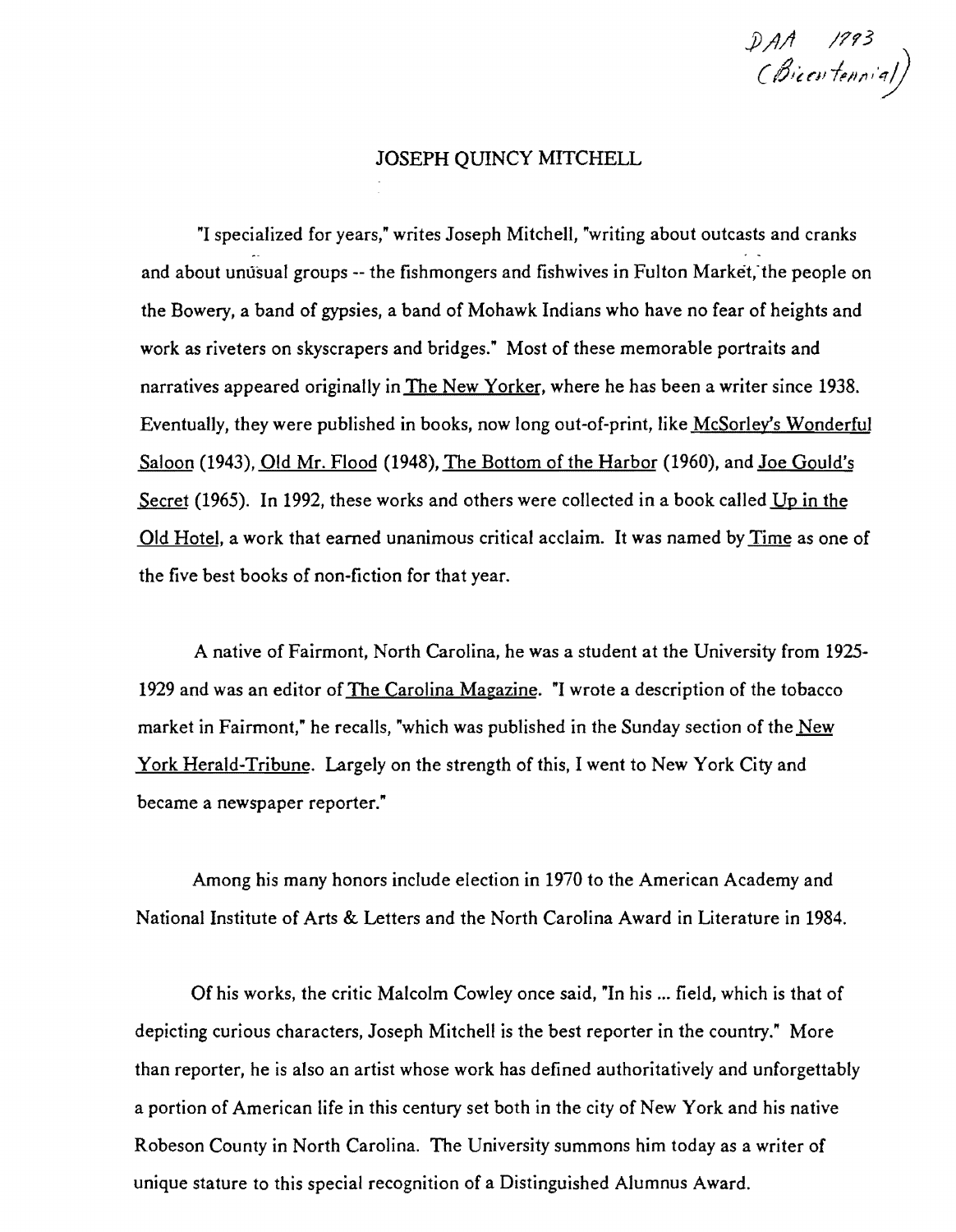$DAA$  1993<br>  $CBicentenna)$ 

# JAMES DICKSON PHILLIPS, JR.

 $\ddot{\phantom{a}}$ .

For almost a half century, J. Dickson Phillips has unstintingly dedicated himself to the study, practice, teaching, interpretation, and adjudication of the law. A native of Scotland County and graduate of Davidson College, he earned his Juris Doctor degree with honors from this University in 1948, having served as associate editor of the North Carolina Law Review. A parachute infantryman and platoon leader in World War II, he won a Bronze Star and a Purple Heart. For eleven years he practiced law in Laurinburg, North Carolina, and Fayetteville, North Carolina, before returning to this campus in 1960 as a member of the faculty in the School of Law. He served with distinction as its Dean from 1964 to 1974. As a member of the North Carolina Courts Commission for ten years, he worked to establish the district court system of the state, the North Carolina Court of Appeals, and other reforms of the state judicial systems. The University conferred upon him its prestigious Thomas Jefferson Award in 1977 and an honorary Doctor of Laws degree in 1985.

Appointed to the United States Court of Appeals for the Fourth Circuit in 1978, Judge Phillips quickly assumed a position of leadership on that Court, developing a judicial style that one of his former clerks calls his "principled pragmatism." His opinions have had an important impact nationally, particularly in the areas of constitutional law, civil rights, federal jurisdiction and civil procedure, criminal procedure, voting rights, education of the handicapped, municipal liability, employment discrimination, age discrimination, and other issues. He has served as a member of the Advisory Committee to the Federal Civil Rules Committee working to overhaul the American civil litigation system.

In its "Lawyers' Evaluation" section, the Almanac of the Federal Judiciary describes Judge Phillips as "courteous; evenhanded; smart; knowledgeable, especially on procedure and constitutional law. Asks good questions, is always prepared, and writes lucid opinions." Retired Supreme Court Justice Lewis F. Powell, Jr., who has always taken a special interest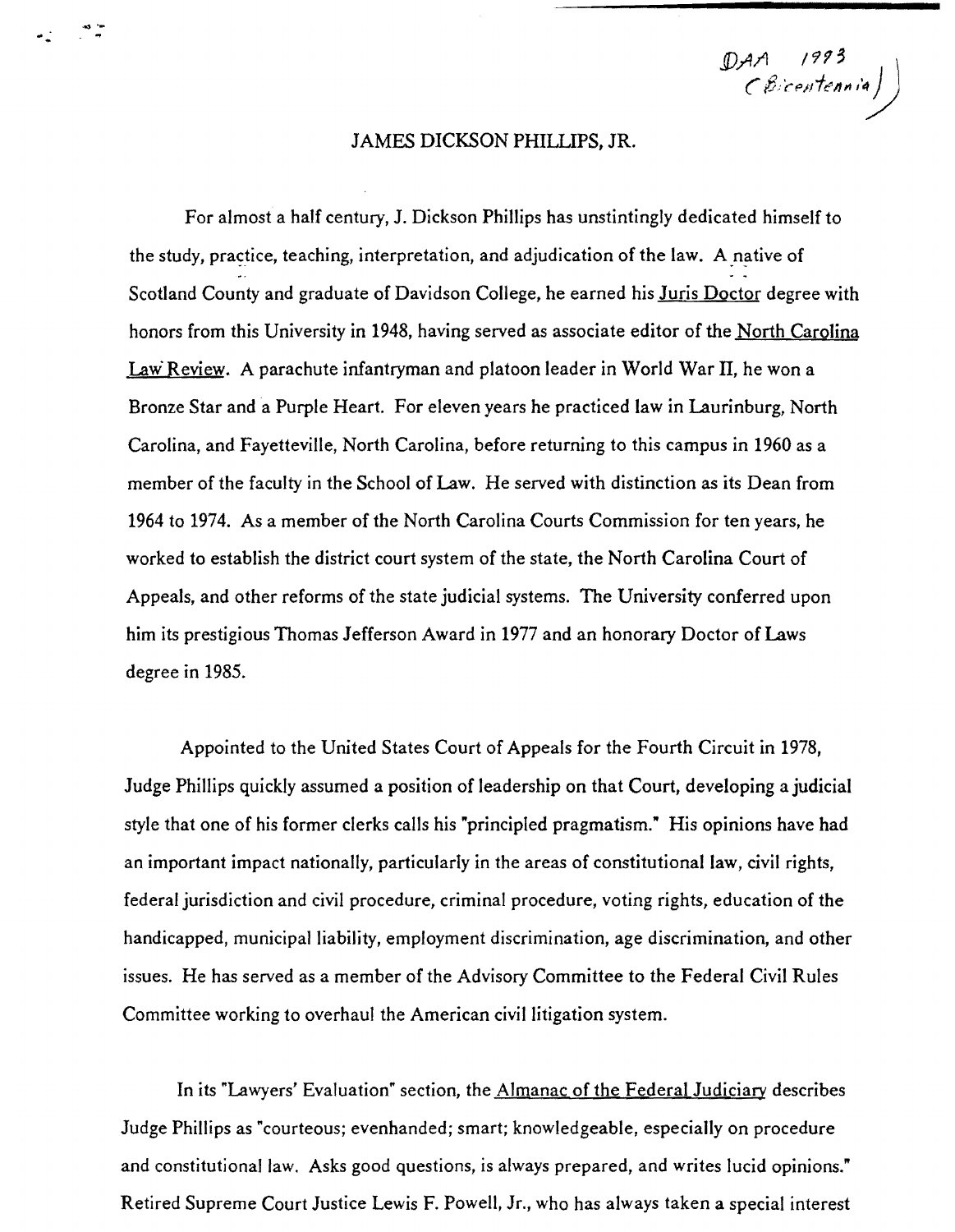in the proceedings of his native Fourth Circuit, writes, "Throughout his tenure, Judge Phillips has been rightly viewed as an intellectual leader of the Court." More than merely a skilled legal technician, he consistently displays in his opinions a humane sensitivity to the personal consequences of judicial mandates.  $\frac{1}{2}$  ,  $\frac{1}{2}$ 

Oliver Wendell Holmes, Jr., once said of the law that it is "forever adopting new principles from life at one end, and it always retains old ones from history at the other which have not yet been absorbed or sloughed off." Like that of few other jurists of his generation, the wise tenure of Dickson Phillips has been marked by the exercise of that complex judicial balance of adopting new principles and retaining old ones. The University rightly acknowledges his singular contributions to the jurisprudence of this country by conferring this Distinguished Alumnus Award.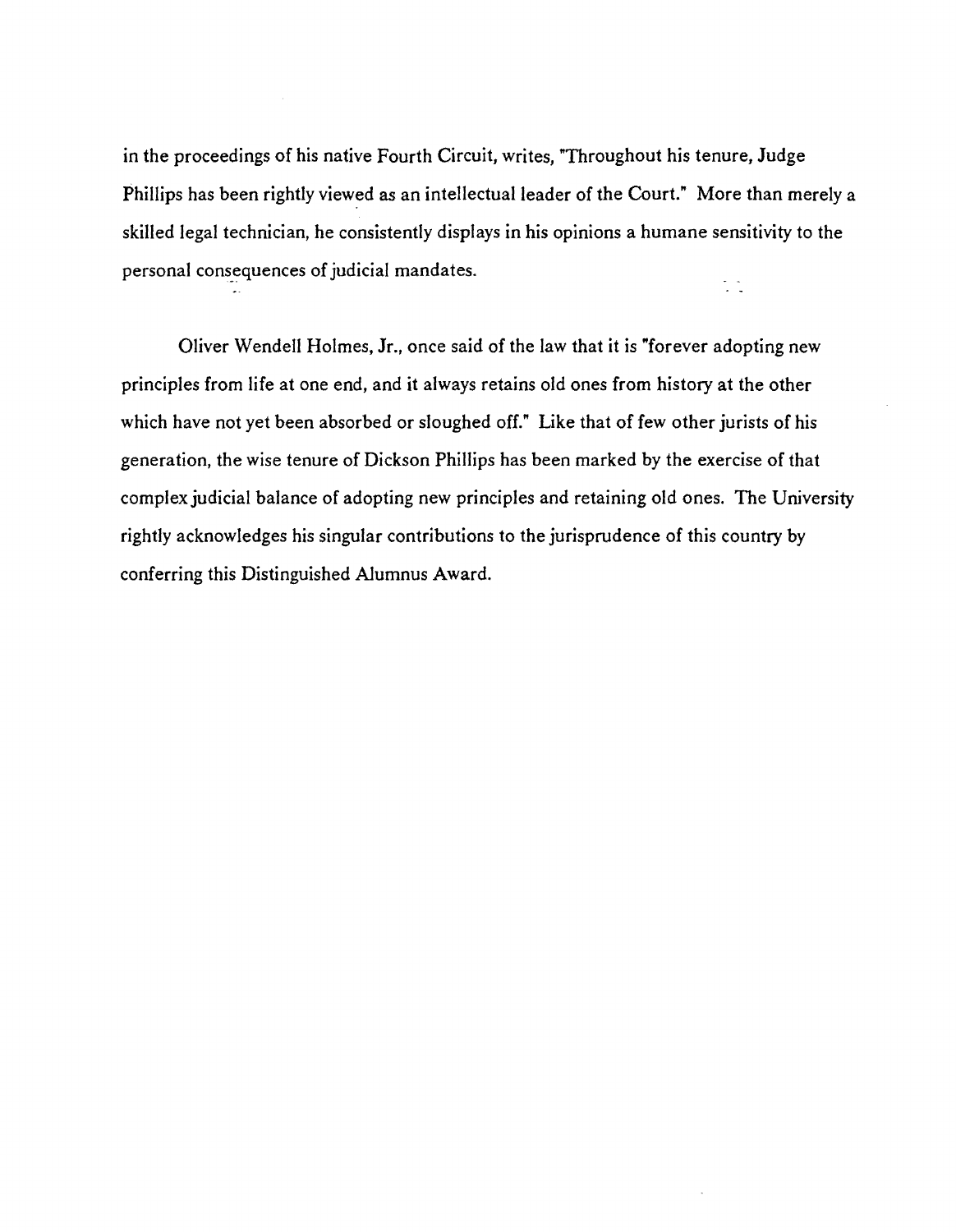DAA 1993<br>(Bicentennial)

### JAMES WORRELL PRUETT

...,

٠.

The study and performance of music, both nationally and on this campus, have been richly enhanced by the efforts of James Pruett.  $\frac{1}{2}$  ,  $\frac{1}{2}$ 

A native of Mount Airy, North Carolina, he earned his B.A. in Music in 1955, his M.A. in Music in 1957, and his Ph.D. in Music in 1962, all at this University. Even before receiving his doctorate, he was named Music Librarian in the Department of Music, a position that he retained for the next quarter-century. During that tenure, the Music Library grew both in the quantity and quality of its collection and is today recognized as among the nation's best, attracting scholars in musicology both nationally and internationally.

After being named Assistant Professor of Music here in 1963, he rose through the academic ranks, becoming Professor in 1974. Two years later he began a ten year term as Chairman of the Department. He was elected President of the National Music Ubrary Association, serving from 1973 to 1975, and he became editor of <u>Notes</u>, the highly respected journal of the Music Library Association, from 1974 to 1977. His years of instruction as a distinguished teacher led to the writing and publication of Research Guide to Musicology (1985), as well as other distinguished articles, editions, and bibliographies.

In 1987, James Pruett became Chief of the Music Division of the Library of Congress, a position he still holds today. He oversees a Library of 10 million volumes, including autograph scores and rare musical instruments. He manages the largest endowment among the Library of Congress special collections. Since assuming that office, he has arranged for the acquisition of important archives of papers from the families and estates of Artur Rubinstein, George and Ira Gershwin, Irving Berlin, Aaron Copland, and Serge Rachmaninoff. He has initiated the program of compact disk recordings of archival holdings from the American music at the Library. His creative efforts at the Library of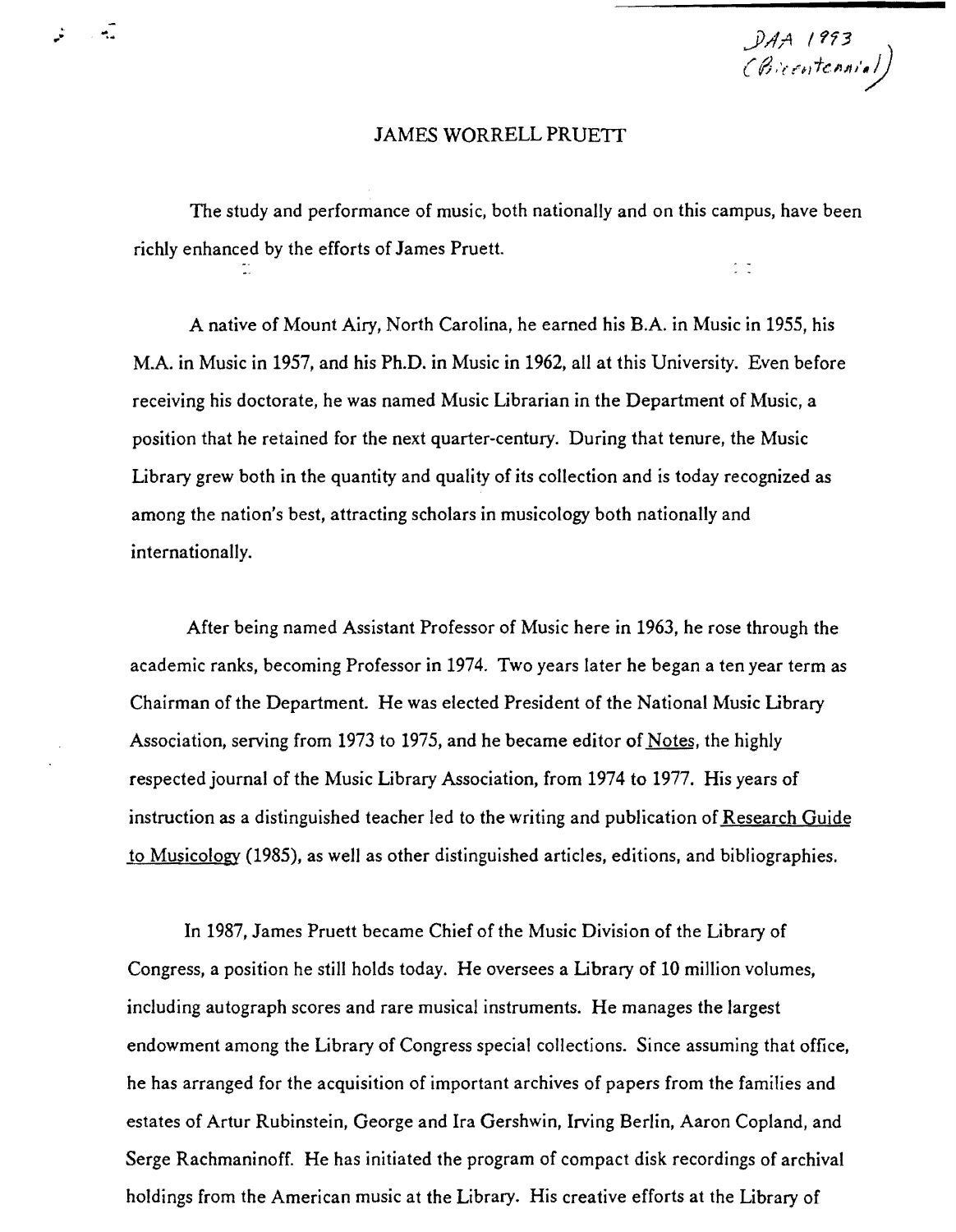Congress also include, commissioning new music, arranging for concerts to perform it, and putting out publications and recordings

Assessing his own career, he has spoken of the satisfaction of "assembling . knowledge and art for the future without any certainty as to how it all will affect the minds and souls of people to come." For the notable achievements of James Pruett as a teacher, scholar, librarian, and administrator, and especially his devoted dedication to the task of strengthening research in musicology, we honor him today with this Distinguished Alumnus Award.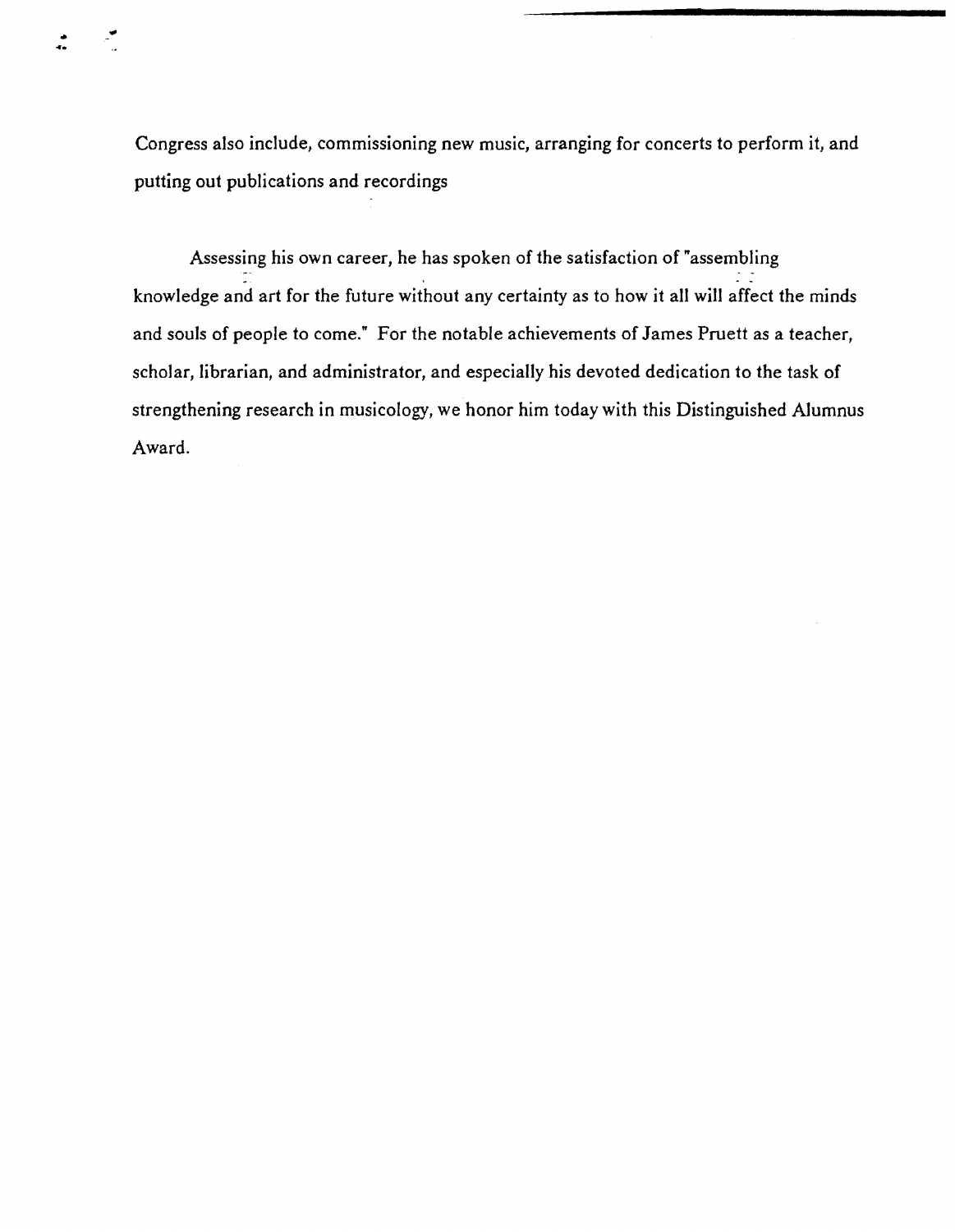$\mathcal{D}AA$  1993 (Bicentennio)

### TERRY SANFORD

As one who earned his Bachelor of Arts degree and Juris Doctor degree on this campus, Terry Sanford can be claimed proudly as a special and prized son of the University of North Carolina at Chapel Hill. Soldier, attorney, state senator, governor, university president, political reformer, United States senator, and now teacher, he has graced the state and nation as one of a small handful of eminent leaders of our time.

As a paratrooper in World War II, this native of Laurinburg, North Carolina, won a Bronze Star, a Purple Heart, and other citations. After two years on the staff of the Institute of Government, he practiced law in Fayetteville, North Carolina, for twelve years. He served one term as a member of the North Carolina Senate. Elected governor in 1961, he quickly earned the title of the "education governor." Public school funding was markedly increased. Public junior colleges at Wilmington, Charlotte, and Asheville were converted into degree-granting institutions, and the state's Community College System was created. The North Carolina School of the Arts, now a part of the University of North Carolina, was established in Winston-Salem. For promising students of the state's secondary schools, the Governor's School was created as a summer educational program and continues to the present day. Governor Sanford also established the first State Arts Council, the Commission on the Status of Women, and the Good Neighbor Council.

Four years after his retirement as Governor, Terry Sanford began a sixteen year term as President of Duke University and led that institution to the forefront of private institutions of higher learning in this country. Elected to the United States Senate in 1986, he served on the Committee on Banking, Housing, and Urban Affairs; the Committee on Budget; and the Committee on Foreign Affairs. Today he is Professor of the Practice of Public Policy Emeritus at the Terry Sanford Institute of Public Policy at Duke University.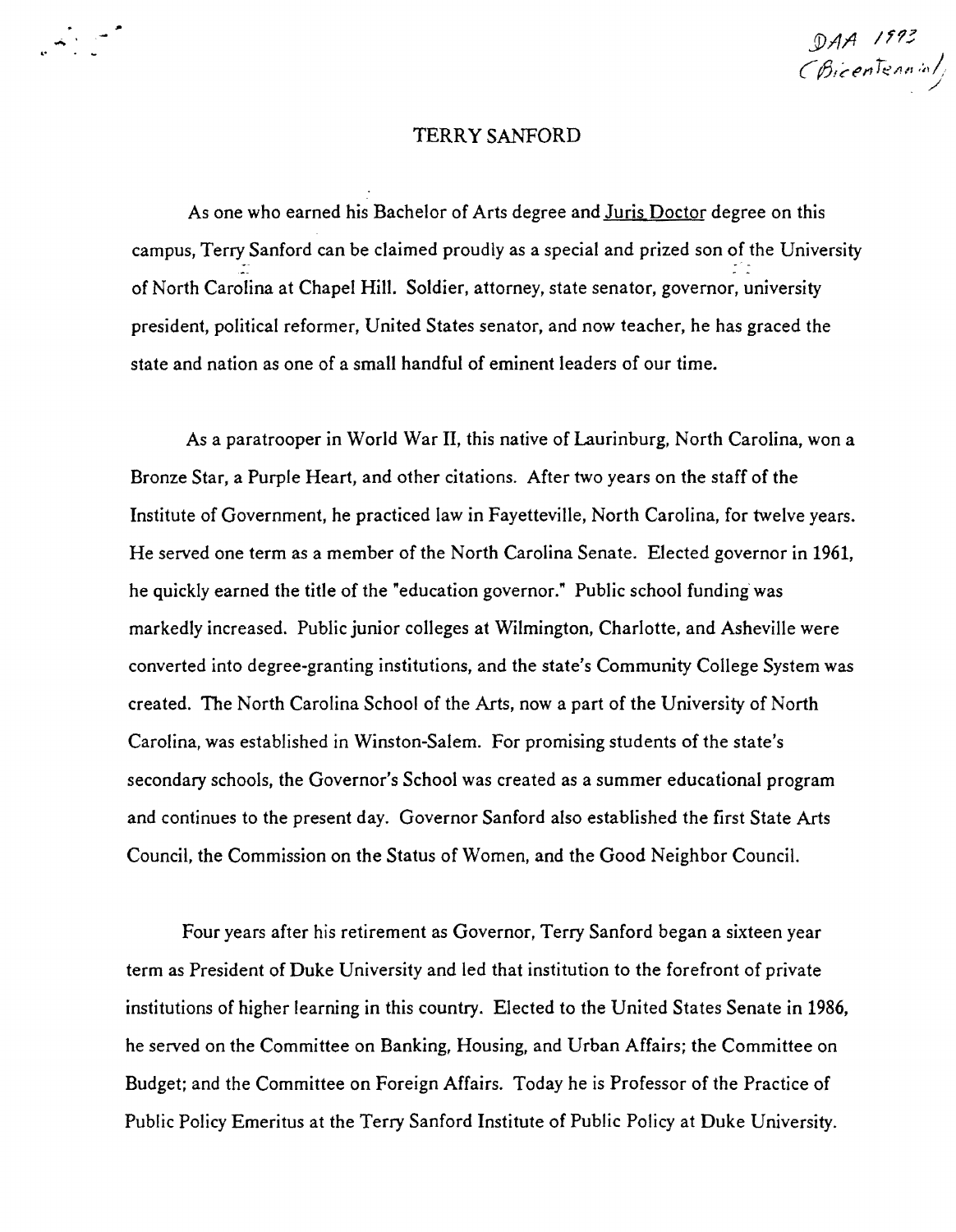Terry Sanford has received many honors for his contributions to the public and private sectors, not the least of which was an honorary Doctor of Laws degree from this University in 1961. In his 1981 book A Danger of Democracy, he outlines a new approach to our election of presidents, drawing the following conclusion: "The inadequacies of our institutions appall us when we look up from our daily chores, and we cry out for vision and purpose and direction. It is time that we shook ourselves by our lapels and said, 'Look here, this is a great nation, and we can do whatever we aspire to do.'" This call to action is a summary of the mix of idealism and practical politics that has shaped his own remarkable career, and we salute him in recognition of his many distinguished attainments by conferring this Distinguished Alumnus Award.